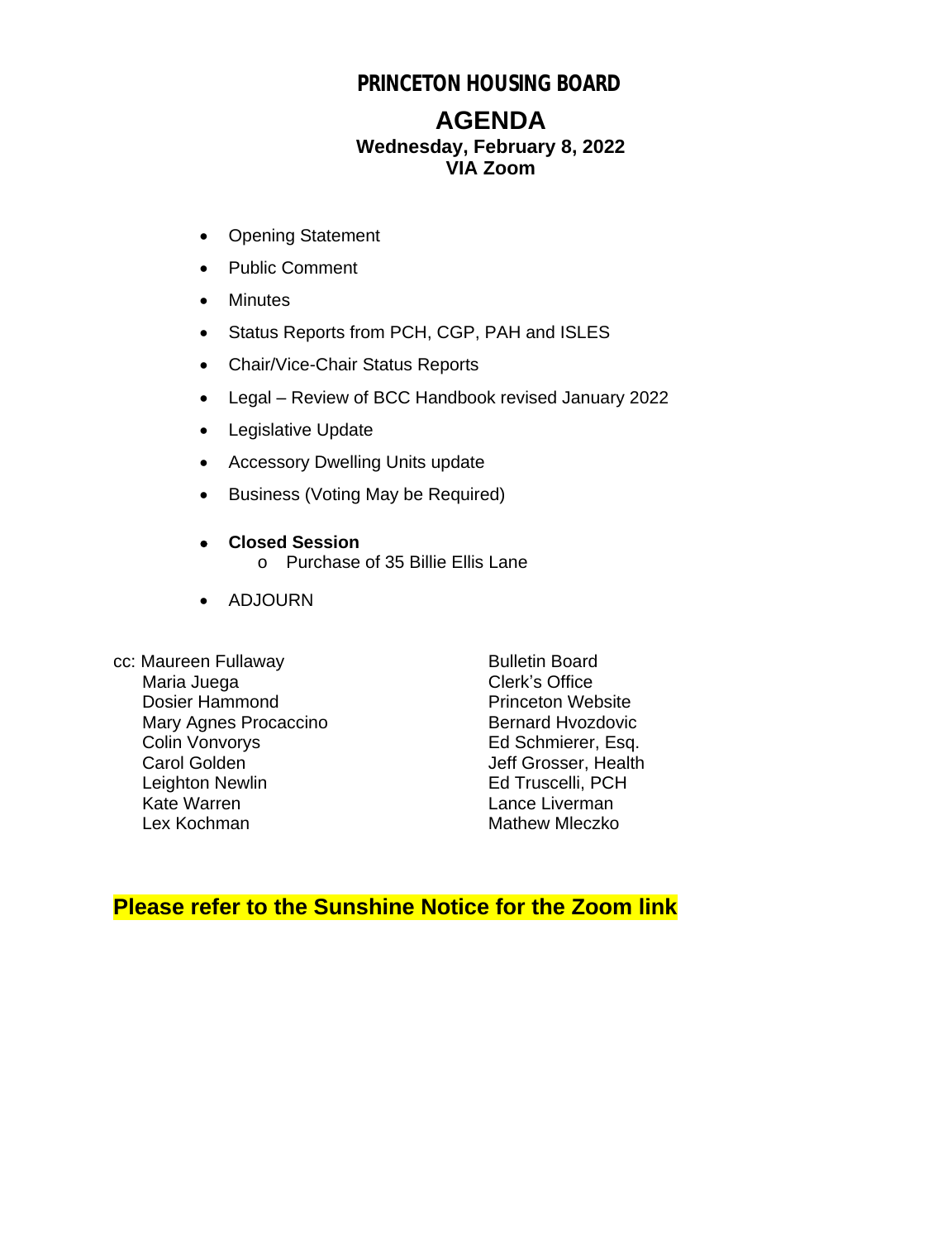

# **PRINCETON MUNICIPAL AFFORDABLE HOUSING BOARD OPEN SESSION MEETING MINUTES January 12, 2022**

The Reorganization and Regular meeting of the Princeton Affordable Housing Board was called to order by Mr. Schmierer at 5:30 pm. He recited the announcement in compliance with the Open Public Meetings Acct: "*In compliance with Chapter 231 of the Public Laws of 1975, adequate notice of this meeting has been provided as required by the Open Public Meetings Act. Notice was provided of the date, time and location of this regular meeting by posting a copy with the Clerk's Office and by emailing copies to the Princeton Packet and the Town Topics."*

## **Oath of Office**

Mr. Schmierer administered the oath to swear in re-appointed Board Member, Colin Vonvorys. Lance Liverman previously received and returned his oath to the Municipal Clerk.

### **ROLL CALL**

- Present: Dosier Hammond, Maria Juega, Lance Liverman, Councilman Leighton Newlin, Mary Agnes Procaccino, Colin Vonvorys, Carol Golden (1), Lex Kochmann (2), Matt Mleczko (3), Kate Warren
- Quorum: 10
- Also present: Maureen Fullaway (PAH), Ed Schmierer, Esq., Ed Truscelli, (PCH) and Claribel Santiago (PCH), Gabby Michael (PCH)
- *Guests*: Councilwoman Mia Sacks, Joseph Weiss (PHA), Kathleen Gittleman (HIP), Earlene Baumunk (public) and Elizabeth Bates (public)

### **Election of Chairperson**

Mr. Schmierer opened the floor for nominations.

Mr. Liverman nominated Kate Warren as Chair. Seeing no other nominations, Mr. Schmierer closed the floor for nominations. Mr. Hammond seconded the nomination.

The motion to elect Kate Warren as Chair for the 2022 year was first moved by Mr. Liverman, seconded by Mr. Hammond, all in favor by voice vote.

Mr. Schmierer turned the meeting over Chair Warren and she continued to chair the meeting.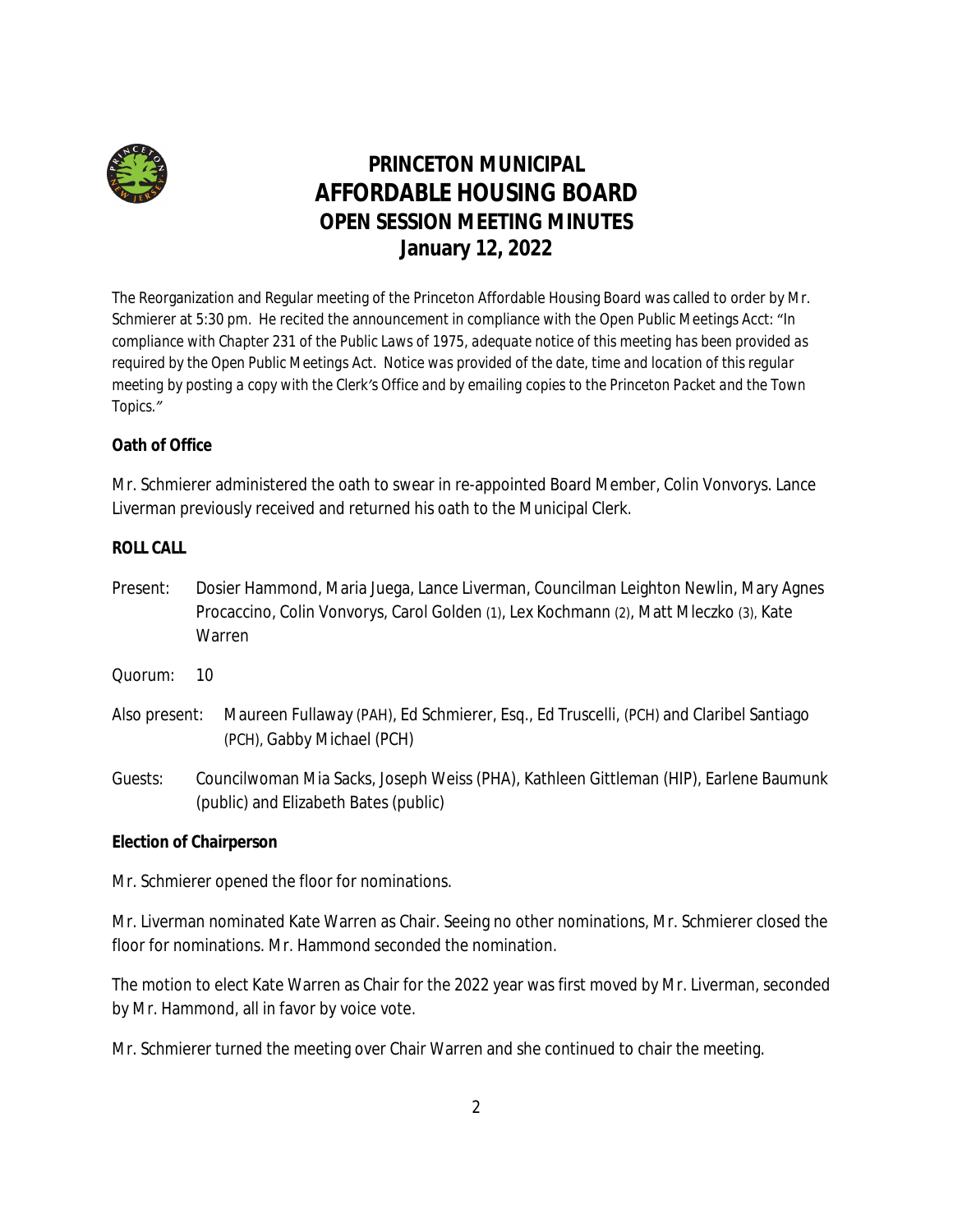#### **Election of Vice–Chairperson**

Ms. Procaccino nominated Dosier Hammond as Vice–Chair. Seeing no other nominations, Chair Warren closed the floor for nominations. Mr. Liverman seconded the nomination. Mr. Hammond accepted the nomination.

The motion to elect Dosier Hammond as Vice–Chair for the 2022 year was first moved by Ms. Procaccino, seconded by Mr. Liverman, all in favor by voice vote.

#### **Welcome**

Chair Warren introduced newly appointed Councilman Leighton Newlin to the Board.

Chair Warren welcomed the new Chair of the Princeton Housing Authority (PHA), Joseph Weiss. Mr. Weiss invited Board members to attend PHA's Zoom meetings held the third Wednesday each month.

Chair Warren welcomed Housing Initiatives of Princeton, Executive Director Kathleen Gittleman.

#### **Approval of Minutes –** December 8, 2021

A motion to approve the minutes dated December 8, 2021 as presented was made first by Ms. Procaccino, seconded by Mr. Liverman, all in favor by voice vote.

#### **Public Comments** – None

#### **Status Reports from CGP, PCH and PAH**

PCH Development Corporation – Ed Truscelli and Claribel Santiago

Mr. Truscelli shared his screen with PCH report. Ms. Santiago presented the update.

Merwick Stanworth rejected an application; the applicant is appealing the decision. There was discussion on application process from PCH to agent. PCH has to re–confirm agent's rejection to ensure legitimacy of reason.

#### **Guest Speaker, Q&A with Councilwoman Mia Sacks**

Chair Warren sent Councilwoman Sacks questions from the Board regarding affordable housing. Chair Warren also sent Board members the link to view Kevin VanHise's affordable housing presentation prior to this meeting. Councilwoman Sacks responded to the questions submitted, and even welcomed additional questions outside the meeting. Councilwoman Sacks stated that she, Councilwoman Lambros, and Councilman Cohen are now known as the *Planning and Redevelopment Committee.* She said this name was changed from the *Affordable Housing Committee* and better describes the roles the Committee plays regarding future development. There was discussion regarding parking fees and amenity fees for affordable housing renters. Mr. Hammond thought affordable housing residents could not be charged for amenities. Mr. Schmierer explained the old COAH Board interpretation; if you charge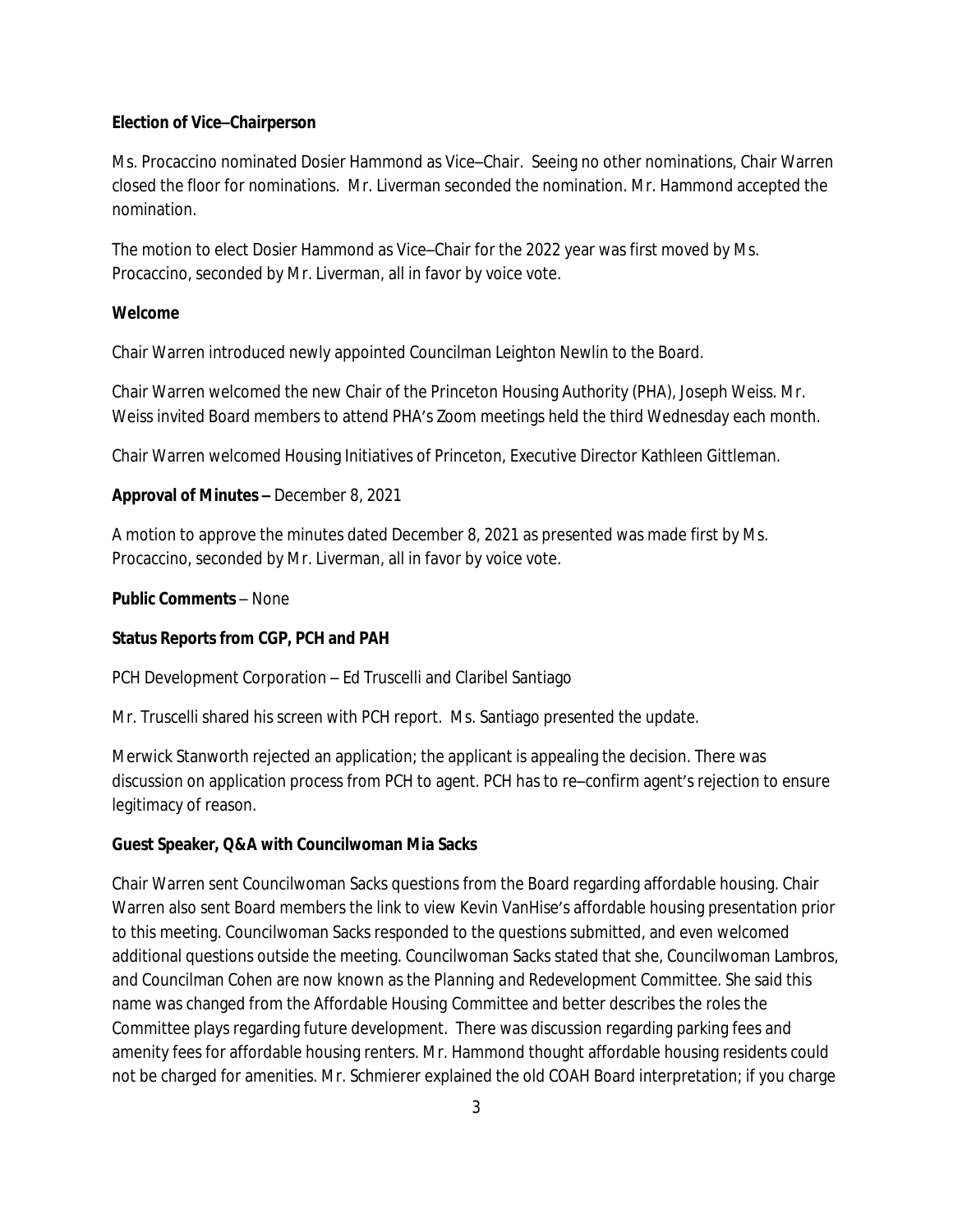for parking and amenities fees for market rate units, affordable housing residents can also be charged these fees. Mr. Hammond expressed his concerns for the fees particularly because parking fees vary with each developer. Ms. Juega asked if we can approach other local organizations to ask if they would allow residents to park in their lots during nonpeak hours. Mr. Schmierer said the Board can ask the Municipality to consider it, however the Municipality would have to approach those organizations. Ms. Golden stated that amenities are not required to be purchased by the affordable housing residents; Avalon Bay made it sound like it was required and continues to charge all renters both in market rate and affordable units without their consent. Ms. Golden noted that amenity fees are an opt–in option for affordable housing residents, not an opt out. With regard to the Franklin Maple mixed use development, Councilwoman Sacks stated that the planning process continues while the Princeton Housing Authority (PHA) restructures. She provided an update on the various projects that are in the planning stages throughout the Municipality in the context of Princeton's Third Round settlement agreement. She described the mixed income projects the Planning and Redevelopment Committee is working on, and said the Committee continues to negotiate with developers on each of them. Councilwoman Sacks was happy to report that most planned developments are net zero ready including full electrification (with some exceptions). Units will be cutting edge sustainability. Councilwoman Sacks continued responding to the questions from the Board. She reviewed the Accessory Dwelling Unit (ADU) ordinance (and suggested it is still a work in progress) and the bulk standard ordinance in the overlay zones. She responded to the questions regarding the administrative role in providing financial counseling to residents.

#### **Meeting Dates**

Ms. Fullaway explained that the meeting will have to be changed to the 2<sup>nd</sup> Tuesday of the month to accommodate Council Newlin's schedule.

The motion to meet the 2<sup>nd</sup> Tuesday of the month at 5:30 pm was first moved by Ms. Procaccino, seconded by Mr. Hammond, all in favor by voice vote.

#### **Community Grants & Planning** (CGP)

Princeton Affordable Housing – Maureen Fullaway

Ms. Fullaway an update on the following for sale units:

*35 Billie Ellis* – owner passed away and was renovated by friends and put on the market; no interest was generated. They asked if this would be considered a hardship for the current owners to continue to maintain HOA fees; they asked if Princeton can purchase the unit from them. However, they just received an interested purchaser; Ms. Fullaway just sent purchaser the final application. She would like to give the chance to the interested applicant to consider purchasing before the Municipal does.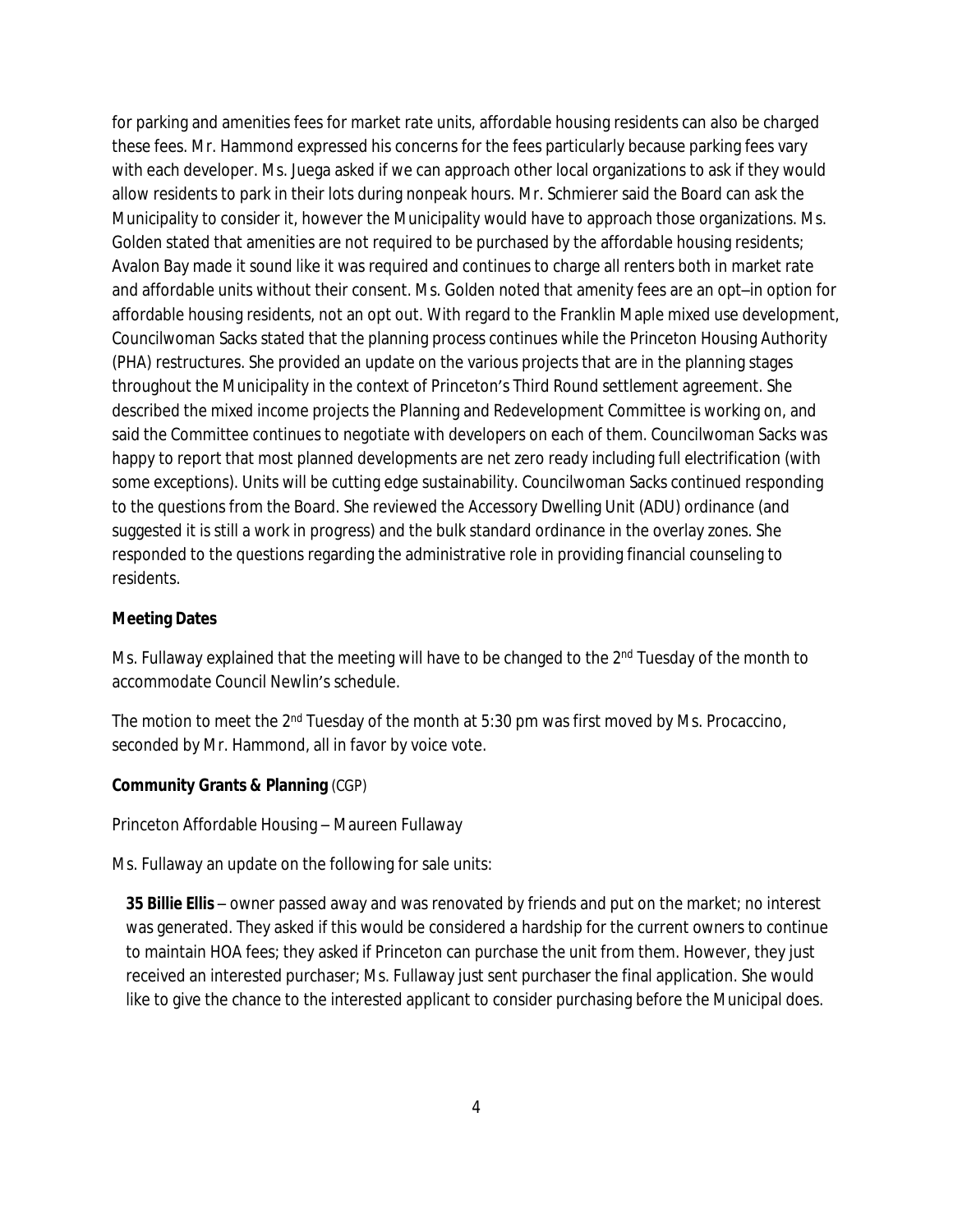*274 Griggs Farm* – Both seller and purchaser are out of the country; seller is still in Haiti. Owner stated the that Haiti is in turmoil and the consulate is closed. In order for the Power of Attorney to be recognized by Mercer County, the POA has to approved by the Haitian Consulate. The seller sells he cannot leave Haiti. Per Mr. Schmierer, the POA has to be stamped legitimate by the Consulate in order for Mercer County to recognize the POA. Ms. Juega suggested that the brother reach out to the Haitian Consulate in NYC for assistance. However, if the POA was notarized in Haiti, the Haitian Consulate can provide an apostille who can certify the document.

Ms. Fullaway reported on Avalon Bay report; one 3-bedroom very low income unit is available. She explained how Avalon Bay's waiting list works. There are currently 8,075 applicants on the Princeton AvalonBay waiting list. Of them, 1,898 applicants have priority because they live or work in Region 4. When the planned AvalonBay properties open, all interested applicants must apply to specific affordable housing developments; they cannot transfer existing applications to new sites. Councilman Newlin expressed his concerns for the limited diversity of applicants/residents. Administrative Agents for the new units have not been secured yet. AvalonBay has to affirmatively market three months prior to opening.

### **Chair/Vice–Chair Status Reports**

Chair Warren reported on Christie Peacock's tree memorial. Ms. Kochmann suggested that when the Habitat for Humanity house is dedicated Ms. Peacock's tree be planted by the park. This should take place in April or May.

Vice–Chair Hammond provided an update on the *Build Back Better Bill* in front of Congress. If you are in support of the bill, he asked Board Members to reach out to their Congressman and Senator tell them not to strip this bill of its funding.

Mr. Mleczko asked about the process in verifying the rejection of an applicant; Mr. Schmierer explained that once the landlord rejects an applicant, it has to return to the administrative agent to finalize their decision. The administrative agent has to be satisfied with the reason for rejection; it is a check and balance.

### **ADJOURNMENT**

The motion to adjourn the meeting at 7:10 pm was first moved by Mr. Vonvorys, seconded by Ms. Procaccino, all in favor by voice vote.

Respectfully submitted by:

\_\_\_\_\_\_\_\_\_\_\_\_\_\_\_\_\_\_\_\_\_\_

*Julie M. Moy*

Recording Secretary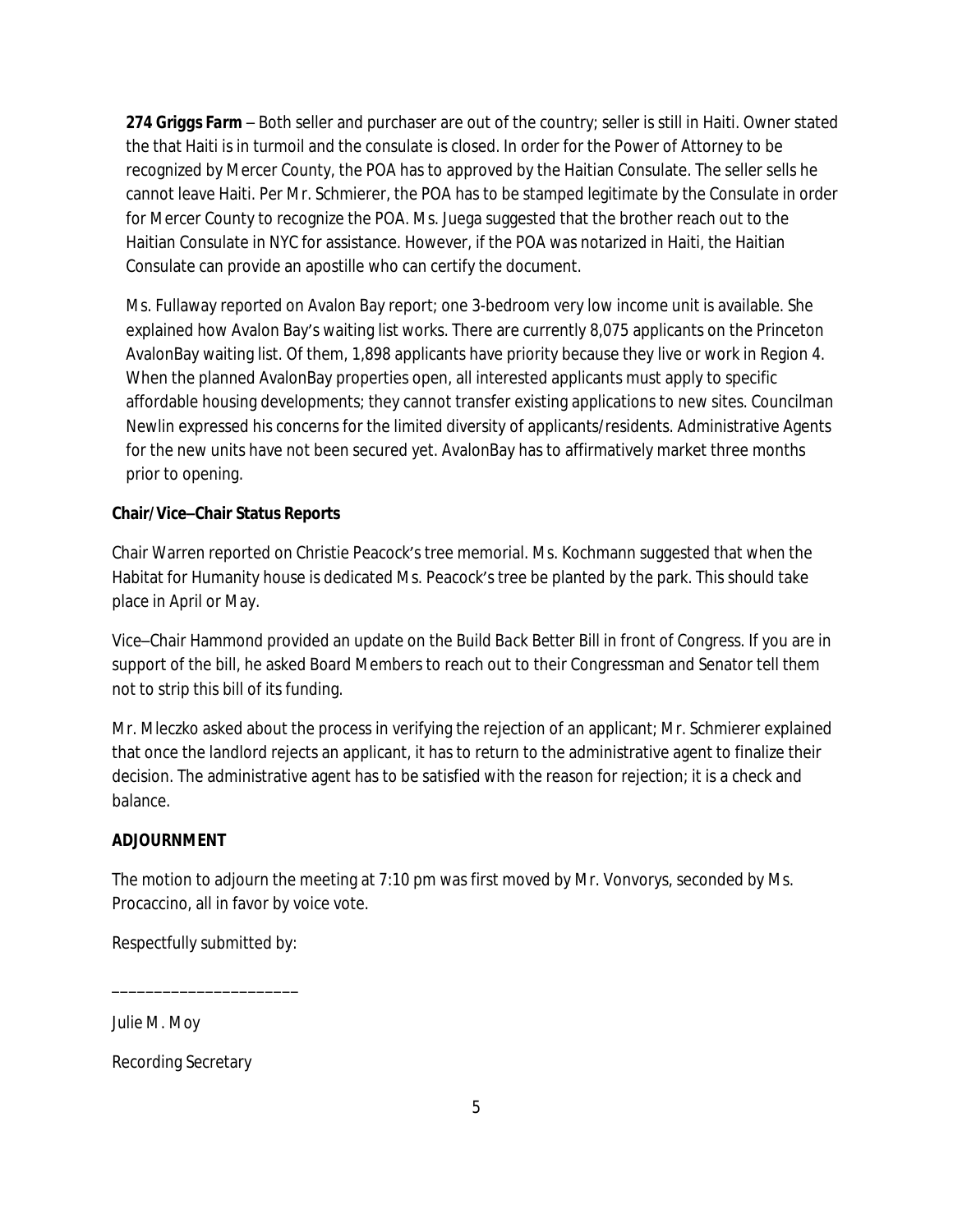# **PCH Development Corporation**

*An Affiliate of Princeton Community Housing* One Monument Drive, Lower Level, Princeton, NJ 08540 609-924-3822 609-924-3827 (fax) www.pchhomes.org

### **PRINCETON AFFORDABLE RENTALS - ADMINISTRATIVE AGENT STATUS REPORT Rental activity from 01/1/22 through 01/31/22**

### **1. Princeton Rentals: Administrative Agent Rentals**

### **Waiting List, Applications and Marketing**

| Applications received      | 60  |
|----------------------------|-----|
| Applications accepted      | 48  |
| Applications not qualified | 11  |
| Applications incomplete    |     |
| Applicants on waitlist     | 799 |
| Vacancies                  |     |
|                            |     |

| <b>Princeton Rentals -</b>       | 49H Palmer Sq. |  |
|----------------------------------|----------------|--|
| Vacancies                        | studio         |  |
| <b>Vacancy Statistics</b>        |                |  |
| $A - Total # of$                 | Sent notice    |  |
| applicants                       | 1/6/22         |  |
| <b>B</b> -total applicants that  | 26             |  |
| responded                        |                |  |
| <b>C</b> - total applicants that | 5              |  |
| move to screening                |                |  |
| <b>D</b> - Declined screening    |                |  |
| E - didn't move                  | 21             |  |
| forward w. screening             |                |  |
| <b>F</b> -passed                 |                |  |
| <b>G</b> - credit/background     |                |  |
| not accepted                     |                |  |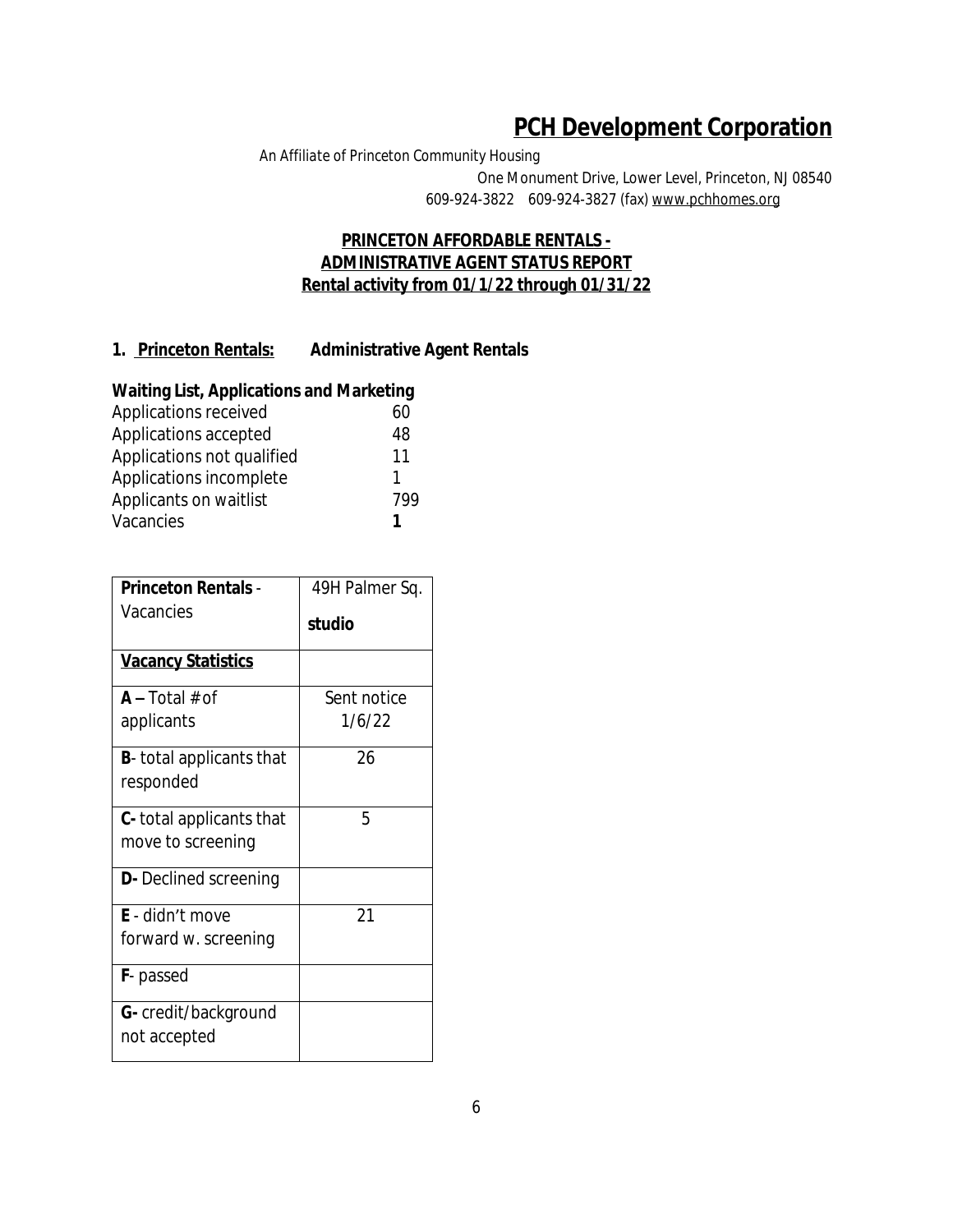| H- income/household<br>size not accepted |  |
|------------------------------------------|--|
| I - not accepted/other<br>reason         |  |
| <b>J.</b> # in lottery                   |  |

## **2. Griggs Farm: PCH Rentals**

## **Waiting List, Applications and Marketing**

| Applications received      | 49            |
|----------------------------|---------------|
| Applications accepted      | 25            |
| Applications not qualified | 21            |
| Applications incomplete    | 3             |
| Applicants on waitlist     | 517           |
| Vacancies                  | $\mathfrak z$ |

| Vacancies: | 1- 1 Bd. |
|------------|----------|
|            | 1- 2 Bd. |

## **3. Elm Court: PCH Rentals**

| <b>Waiting List, Applications and Marketing</b> |                   |                                                  |  |
|-------------------------------------------------|-------------------|--------------------------------------------------|--|
| Applications received                           | 10                |                                                  |  |
| Applications accepted                           | 8                 |                                                  |  |
| Applications not qualified                      | 2                 | 2- (under 62)                                    |  |
| Applications incomplete                         | 0                 |                                                  |  |
| Applicants on waitlist                          | 142               |                                                  |  |
| Vacancies                                       | 5                 |                                                  |  |
|                                                 | <b>Vacancies:</b> | 3 studio * Lease Sign/Move In for 1 of 2 studios |  |
| 3/1/2022                                        |                   |                                                  |  |
|                                                 |                   | 21-BR                                            |  |
|                                                 |                   | <b>Eligibility Interviews in Place</b>           |  |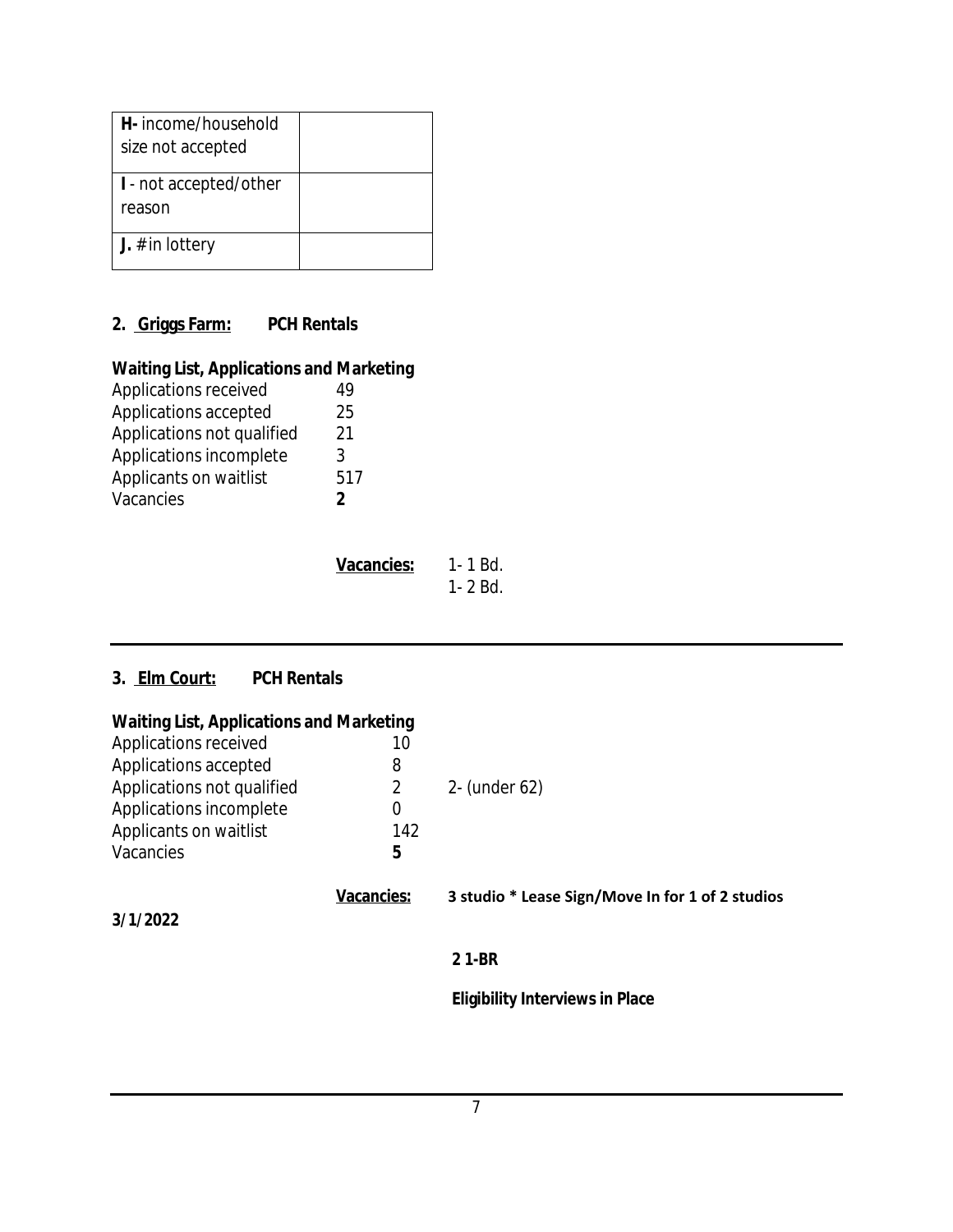**4. Harriet Bryan House: PCH Rentals**

| <b>Waiting List, Applications and Marketing</b> |                   |       |                                                    |
|-------------------------------------------------|-------------------|-------|----------------------------------------------------|
| Applications received                           |                   | 8     |                                                    |
| Applications accepted                           |                   | 6     |                                                    |
| Applications not qualified                      |                   | $2 -$ | 2- (under 62)                                      |
| Applications incomplete                         |                   | 0     |                                                    |
| Applicants on waitlist                          |                   | 0     |                                                    |
| Vacancies                                       |                   | 2     |                                                    |
|                                                 | <b>Vacancies:</b> |       | 2 1-BR Vacant * Lease Sign/Move In for 1 of 2 1-BR |
| 3/1/2022                                        |                   |       |                                                    |
|                                                 |                   |       | <b>Eligibility Interviews in Place</b>             |

# **5. Merwick-Stanworth: Administrative Agent Rentals**

| <b>Waiting List, Applications and Marketing</b> |    |
|-------------------------------------------------|----|
| Applications received                           | 46 |

| <b>TU</b>     |
|---------------|
| 38            |
| 6             |
| $\mathcal{D}$ |
| 718           |
| 0             |
|               |

| <b>Merwick</b> - Vacancies                 |  |
|--------------------------------------------|--|
| <b>Vacancy Statistics</b>                  |  |
| A- total full applications                 |  |
| <b>B</b> – total applicants that responded |  |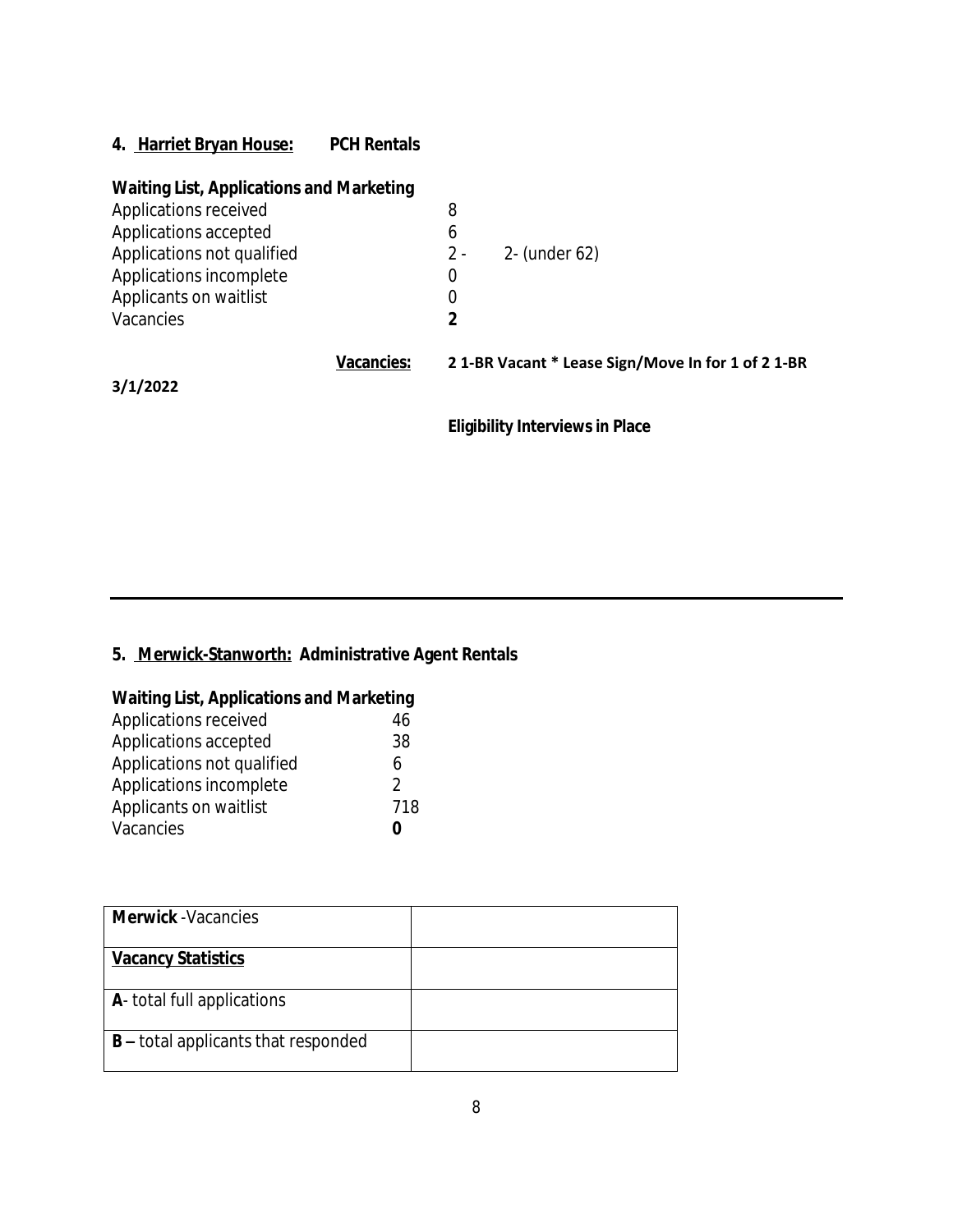| C- total applicants that moved forward      |  |
|---------------------------------------------|--|
| to screening                                |  |
|                                             |  |
| <b>D</b> - Declined screening               |  |
| <b>E</b> - didn't move forward w. screening |  |
| <b>F</b> -passed                            |  |
| G- credit/background not accepted           |  |
| H- income/household size not accepted       |  |
| I- not accepted/other reason                |  |
| $J - #$ in lottery                          |  |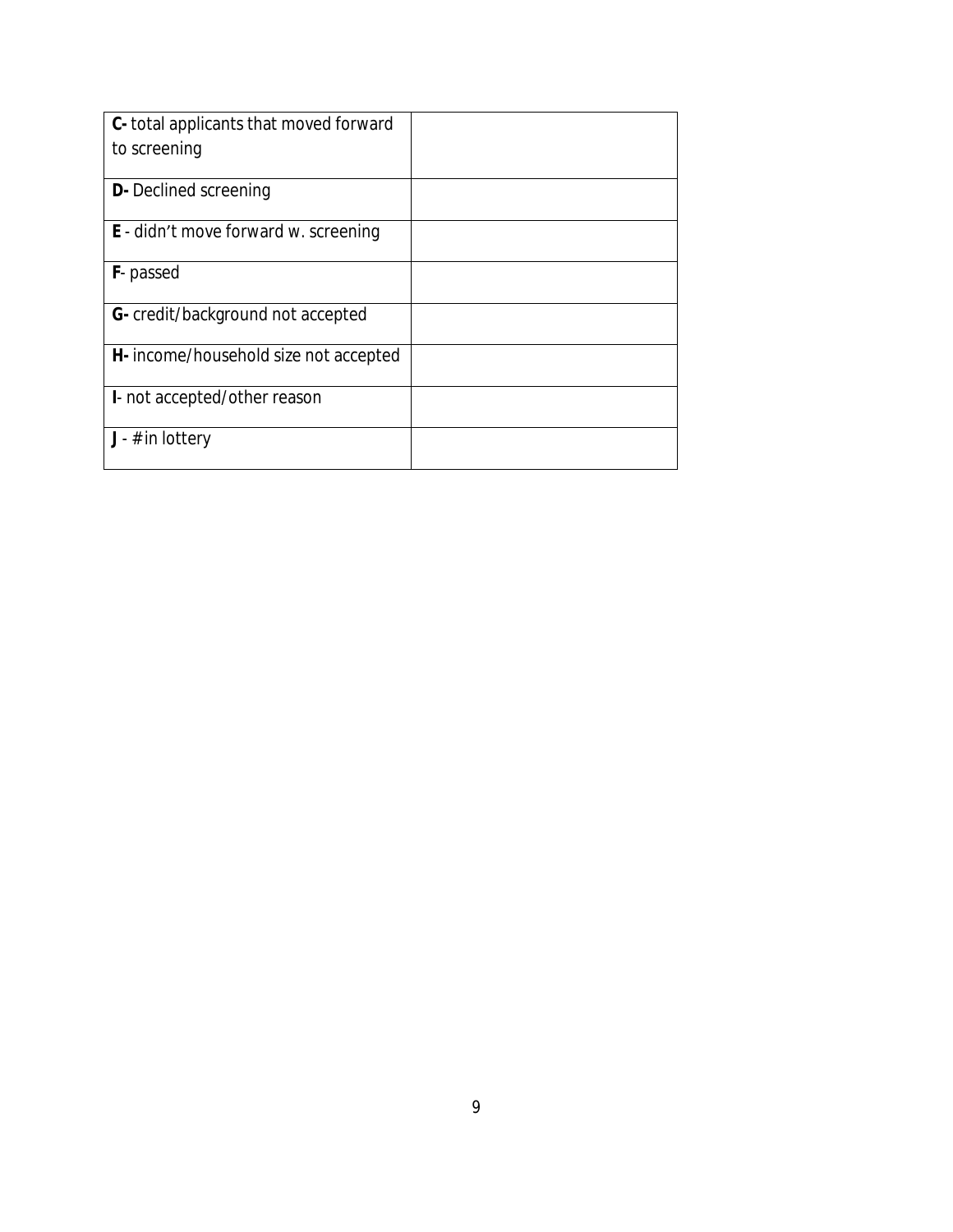# **Princeton Affordable Housing**

# **Status Report**

# **December 8, 2021**

**38 Billie Ellis**: Under Contract

**274 Griggs**: 2 bedroom Mod : Power of Attorneys for both Buyer and Seller must be recorded with Mercer County Clerk. This is proving difficult because both are out of the country. Ed Schmierer, Esq. sent the owner a letter indicating he is in violation of the deed restriction that mandates affordable units must be owner occupied.

**35 Billie Ellis**: 1 bedroom Mod: Owner is asking Princeton to purchase the unit as a hardship. However a buyer is very interested

**417 Brickhouse Road**: Studio Low. Owner is relocating due to job change.